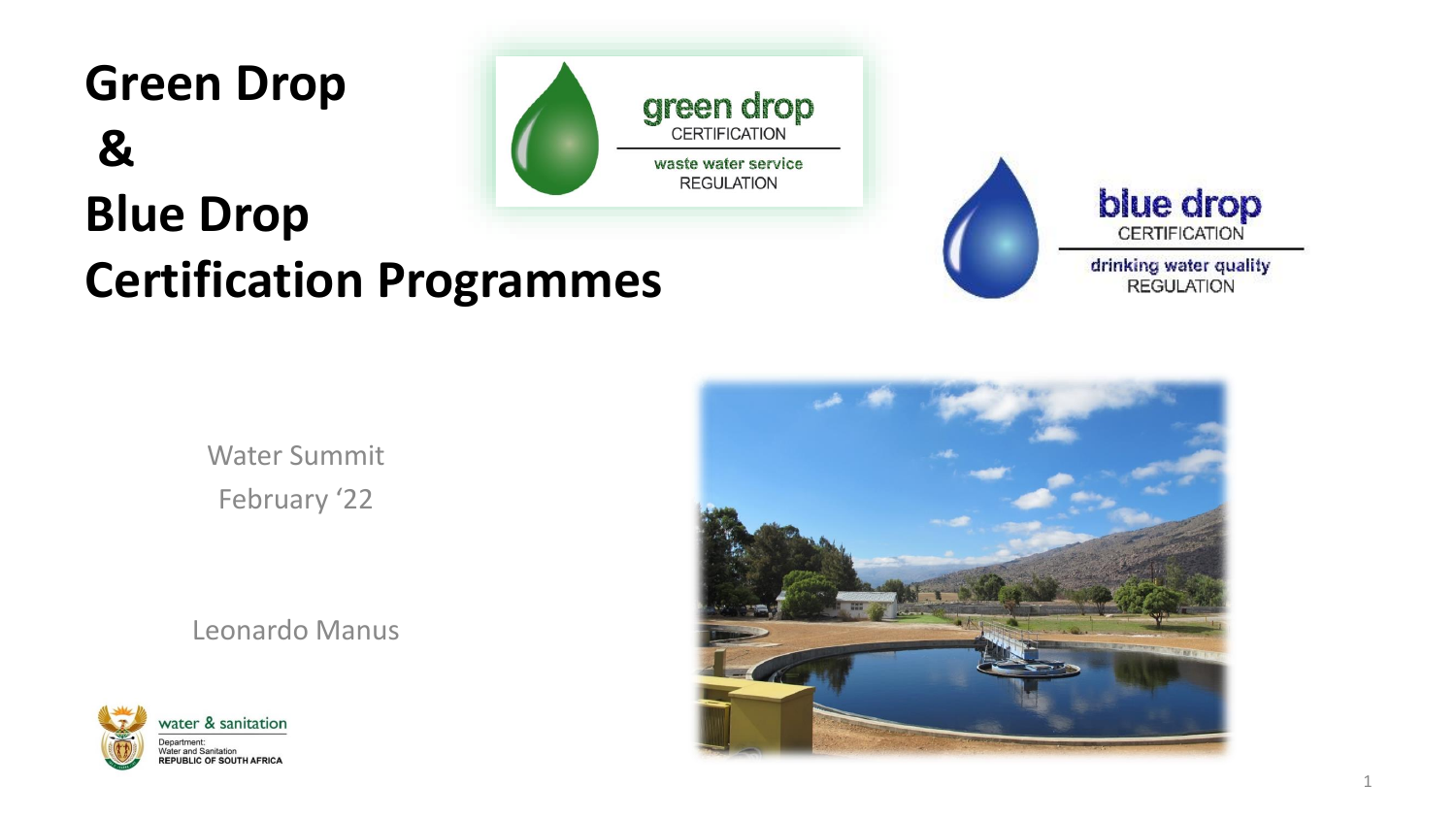#### **Incentive-based Regulation**

The Blue Drop and Green Drop Certification Programmes are forms of Incentive-based Regulation (IBR) pioneered by the South African Water Sector since 2008.

It is not a weaker form, but an alternative form of Regulation with evident improvement in performance:

- Based upon the **legal requirement** of the primary legislation, *Water Services Act; Act 108 of 1997, Section 82 d, e & f.*
- Seeks to focus on **Improvement i**n Performance, Compliance and Efficiency.
- Sets **high standards** (incl. International Best Practice, National Standards and Innovation).
- Provide official recognition to **Excellence**.

water & sanitation

**Nater and Sanitation EPUBLIC OF SOUTH AFRICA** 



**Municipal Wastewater Services Performance (Green Drop** 

**2009 2011 2013** 



2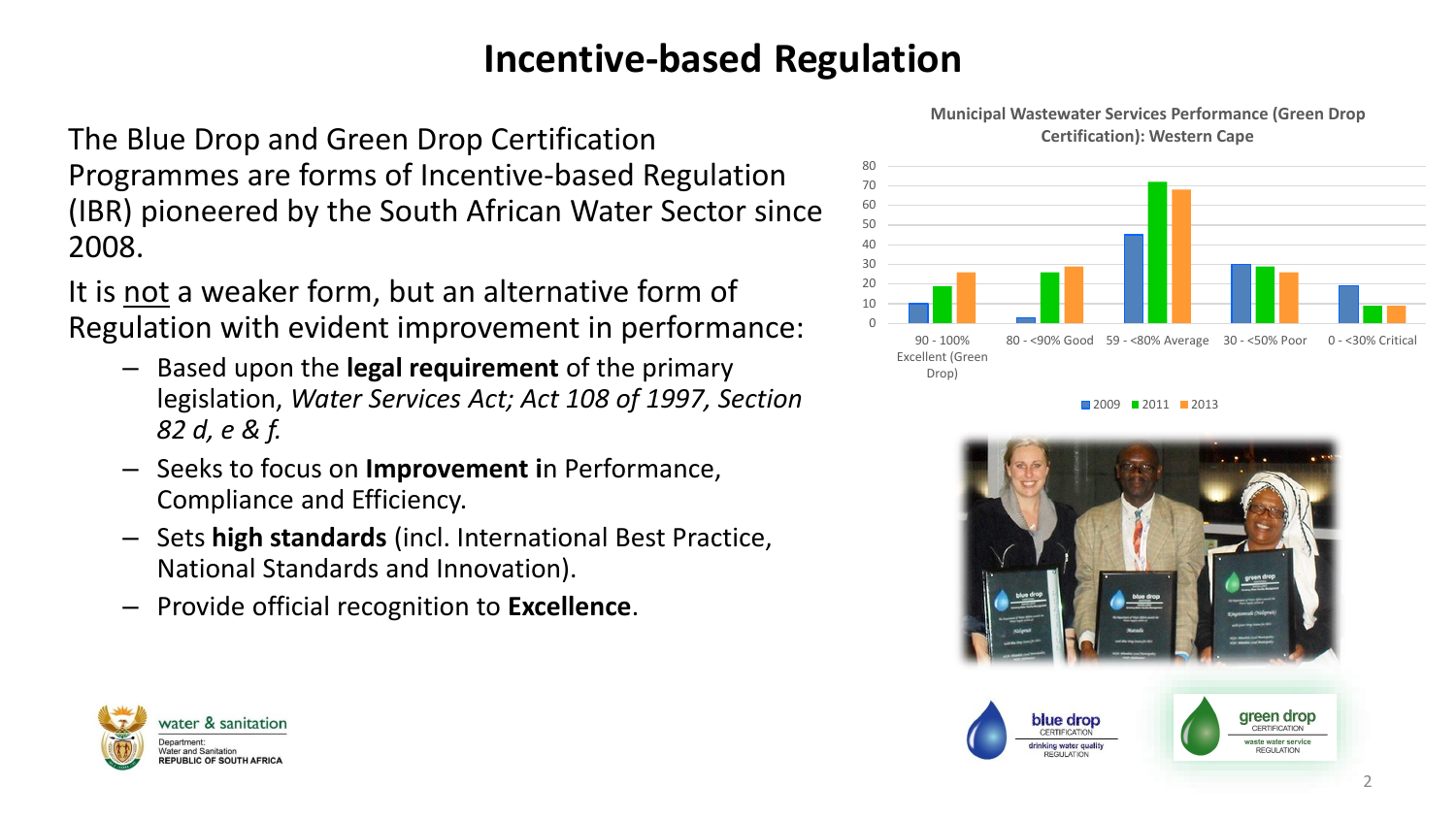#### **Incentive-based Regulation (2)**



These programmes synergise the minimum requirements, world class standards and best practice as a new Green Drop or Blue Drop standard in order to raise the bar for the management of wastewater and drinking water quality in our country.

90% Performance = Green Drop Status 95% Performance = Blue Drop Status

*\*These 2 programmes [compliments each](https://www.google.com/url?sa=i&url=https://pnghunter.com/png/water-drops-32/&psig=AOvVaw2x-sYTNyT21cHZxPDNjucf&ust=1592895055162000&source=images&cd=vfe&ved=0CAIQjRxqFwoTCIiZuMjqlOoCFQAAAAAdAAAAABAF)  other; Green Drop (Wastewater) secures the 1st barrier of a multi-barrier potable water quality risk management framework (Blue Drop)*

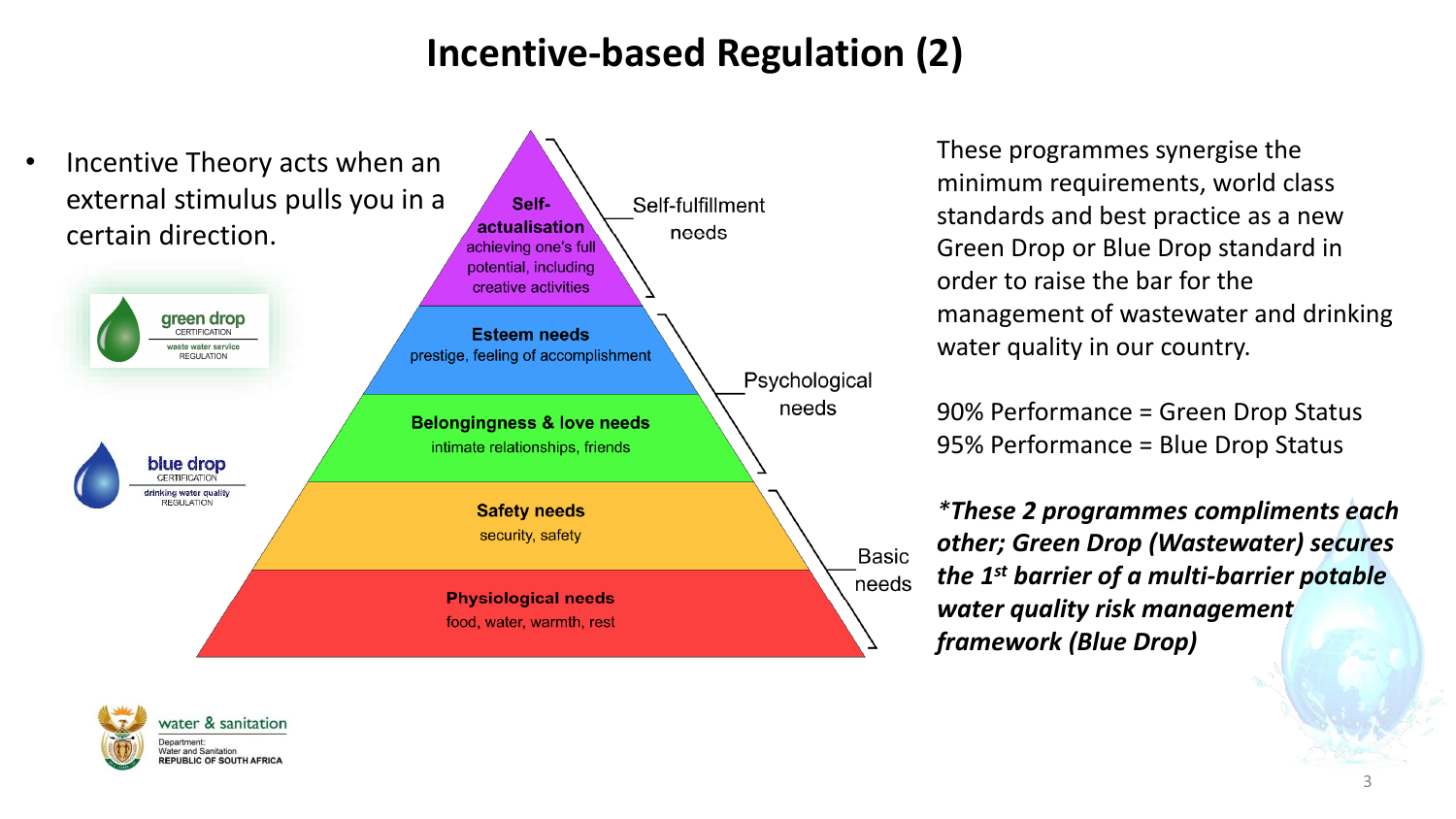### 5 Steps to **Green Drop Certification**





aste water service

REGULATION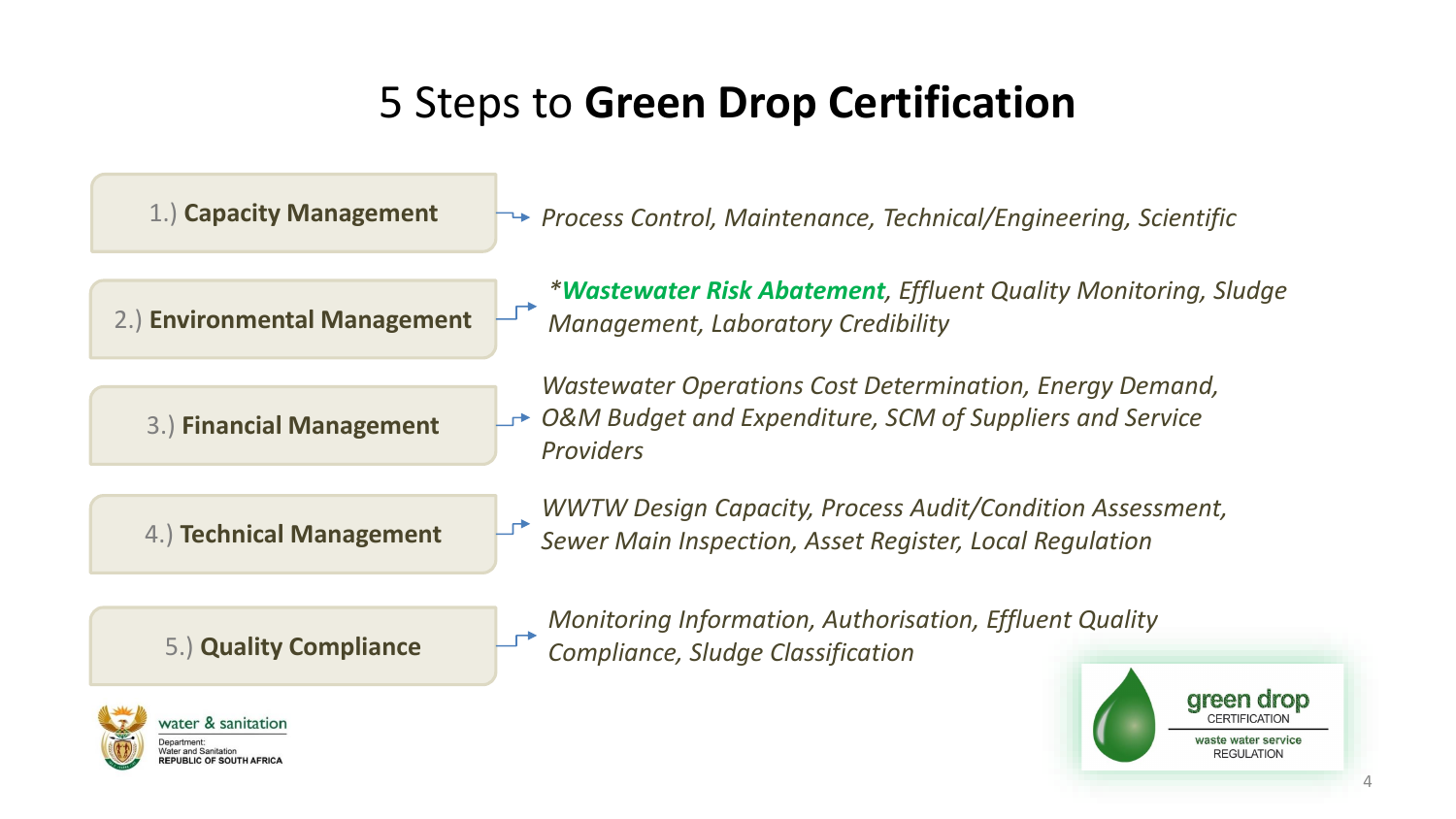## 5 Steps to **Blue Drop Certification**





drinking water quality

REGULATION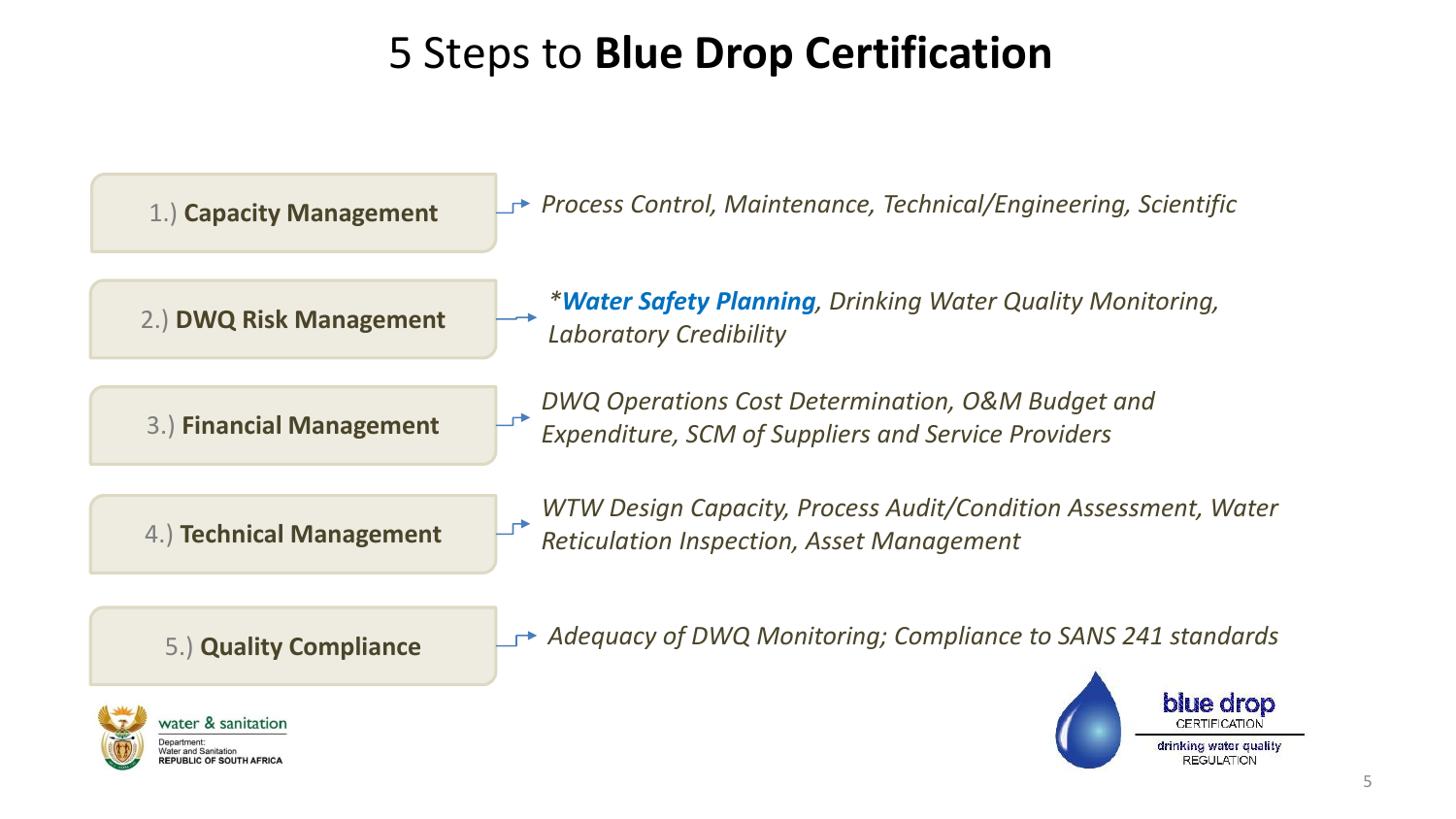#### **Cumulative Risk Rating (CRR)**:

*A means towards scientifically measuring progress* 

**.**

*e.g. Green Drop Cumulative Risk Rating* 

- 1. WWTW Operating Capacity vs Design Capacity
- 2. Effluent Quality Compliance

3. Skills Capacity

*For every alternate year the Department is measuring the CRR for each wastewater and drinking water system to provide for a continuous uniform determination of progress in mitigating risks. This provides for a yardstick to both regulator and water services institution on drinking water quality and wastewa[ter quality](https://www.google.com/url?sa=i&url=https://pnghunter.com/png/water-drops-32/&psig=AOvVaw2x-sYTNyT21cHZxPDNjucf&ust=1592895055162000&source=images&cd=vfe&ved=0CAIQjRxqFwoTCIiZuMjqlOoCFQAAAAAdAAAAABAF)  management performance.* 

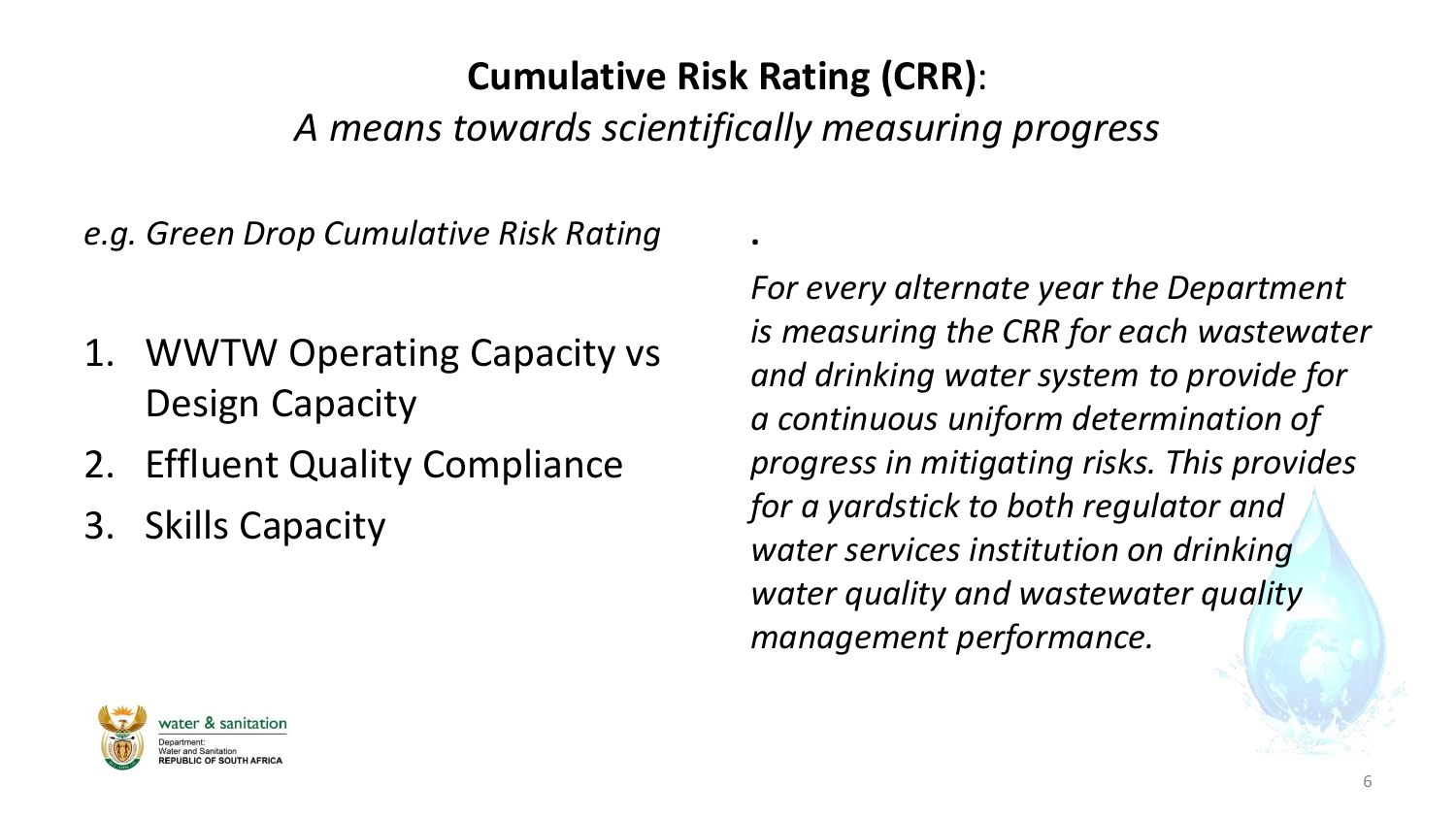## The Way Forward

*Green Drop Report (Full Audit)*

- The 2022 Green Drop report will be released in March '22.
- Will provide an audit report for all 995 wastewater systems assessed.
- Will have a strong focus on guiding towards restoring functionality of wastewater treatment facilities, through the introduction of the VROOM ( very rough order of measurement) of enabling infrastructure.



*Blue Drop Progress Report* 

- The 2022 Blue Drop Progress Report will also be released in March '22
- The assessments were based on the CRR calculations.
- This progress assessment will cover 1248 water supply syste[ms.](https://www.google.com/url?sa=i&url=https://pnghunter.com/png/water-drops-32/&psig=AOvVaw2x-sYTNyT21cHZxPDNjucf&ust=1592895055162000&source=images&cd=vfe&ved=0CAIQjRxqFwoTCIiZuMjqlOoCFQAAAAAdAAAAABAF)